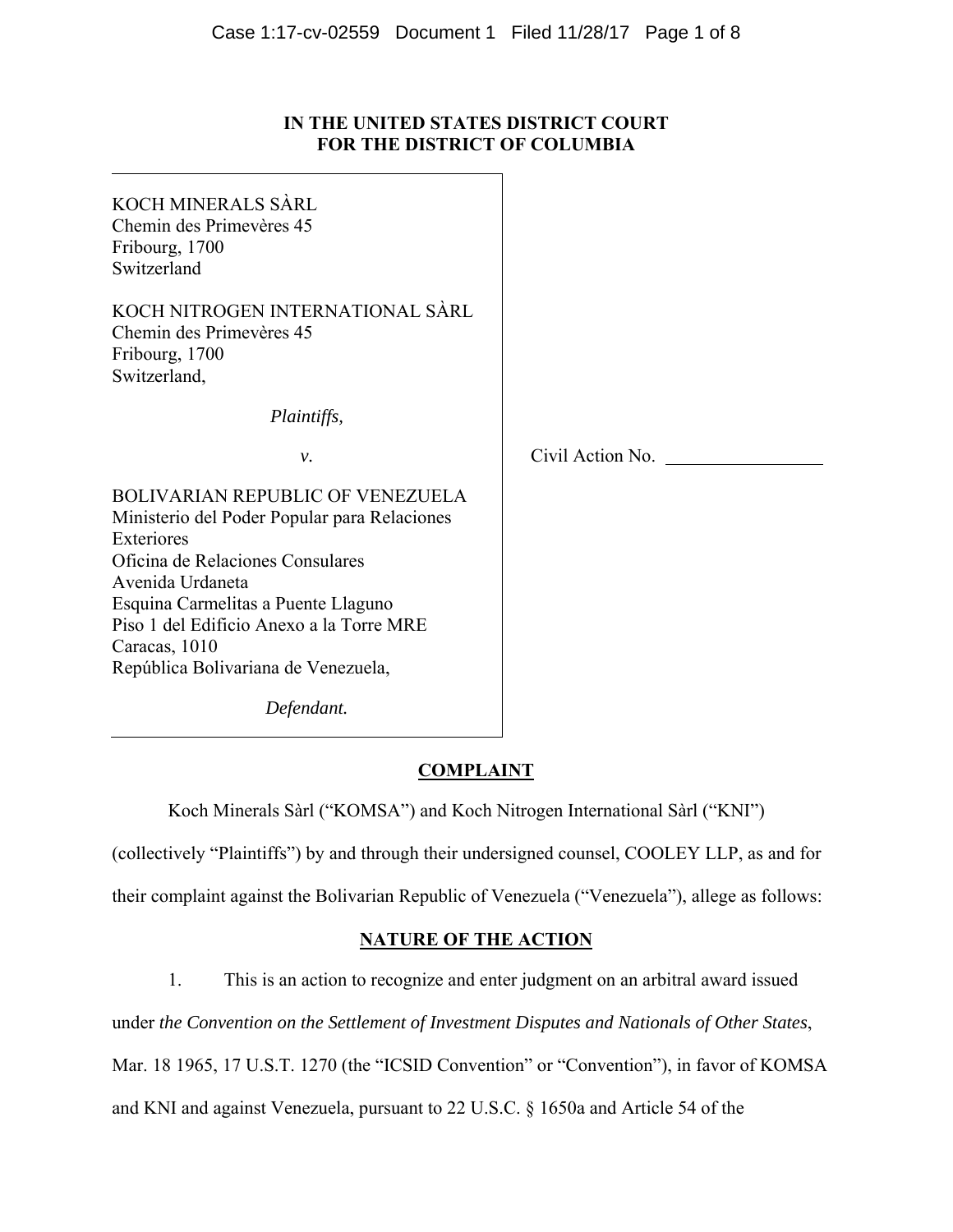Convention. The arbitration award (the "Award") was rendered on October 30, 2017, in ICSID Case No. ARB/11/19, by an international arbitral tribunal duly convened and constituted under the ICSID Convention.

#### **PARTIES**

2. Plaintiffs KOMSA and KNI are companies organized and existing under the laws of Switzerland.

3. Defendant the Bolivarian Republic of Venezuela is a foreign state within the meaning of the Foreign Sovereign Immunities Act ("FSIA"), 28 U.S.C. §§ 1602 *et seq.*

#### **JURISDICTION AND VENUE**

4. This Court has subject matter jurisdiction over this matter pursuant to 28 U.S.C. § 1330(a), 28 U.S.C. § 1605 and 22 U.S.C. § 1650a. Under 28 U.S.C. § 1605(a)(1), Venezuela waived its immunity for the purpose of this Complaint by becoming a party to the ICSID Convention; and under 28 U.S.C.  $\S$  1605(a)(6), Venezuela is not entitled to immunity from the jurisdiction of this Court because this action seeks confirmation of an award governed by a treaty in force in the United States calling for the recognition and enforcement of arbitral awards—that is, the ICSID Convention. In addition, this Court has subject matter jurisdiction under 22 U.S.C. §1650a because Plaintiffs seek to confirm an arbitral award rendered under the ICSID Convention.

5. Venue in this District is proper under 28 U.S.C. § 1391(f)(4).

6. This Court may exercise personal jurisdiction over Venezuela pursuant to 28 U.S.C. § 1330(b).

#### **THE ICSID CONVENTION**

7. The ICSID Convention establishes a framework for the resolution of investment disputes between a foreign sovereign member to the Convention and a national of another

- 2 -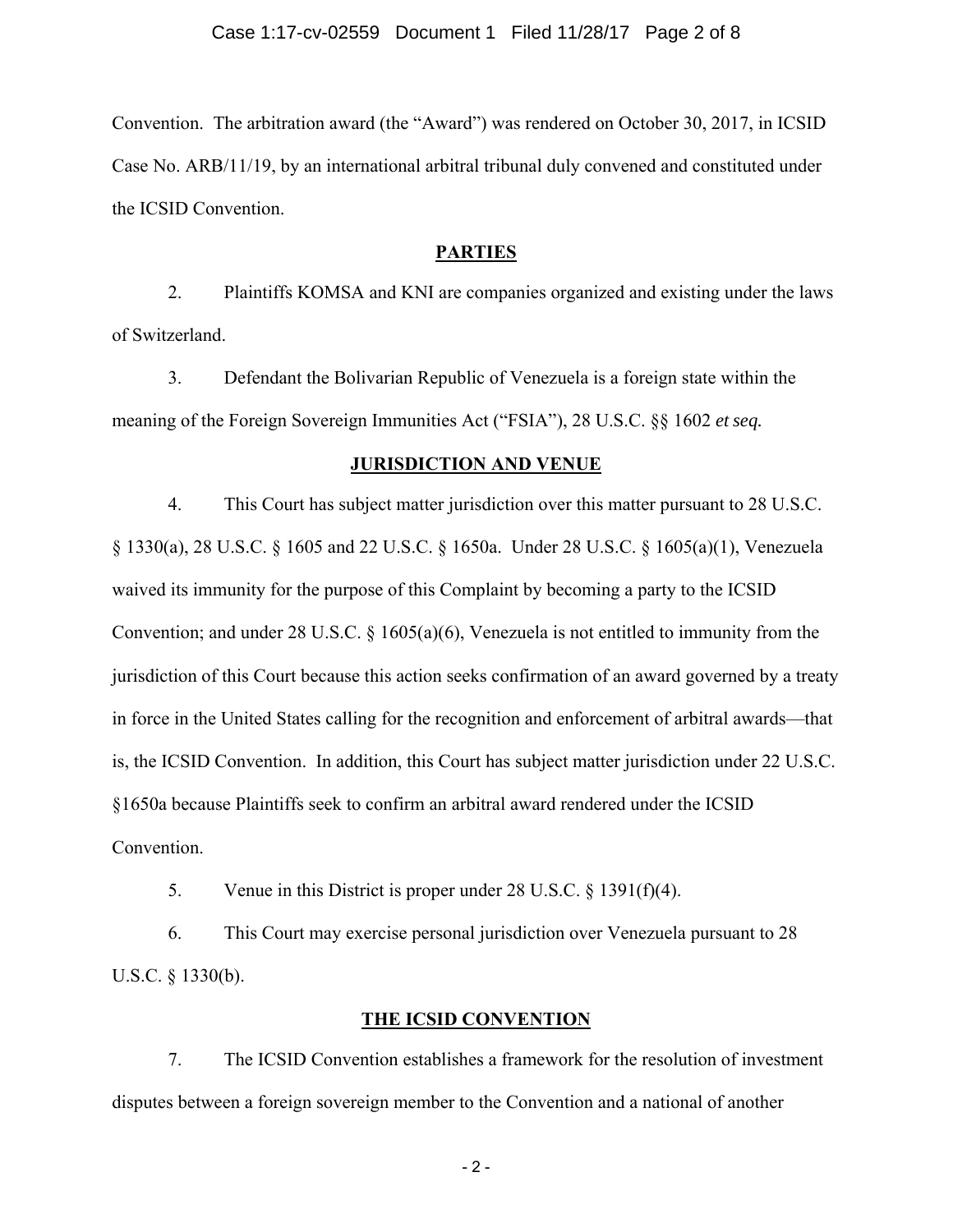## Case 1:17-cv-02559 Document 1 Filed 11/28/17 Page 3 of 8

country member to the Convention. The Convention created the International Centre for

Settlement of Investment Disputes ("ICSID"), which administers arbitral proceedings under the

ICSID Convention, including the arbitration that resulted in the Award at issue here.

8. Article 54(1) of the ICSID Convention addresses the recognition of ICSID awards

and provides that**:** 

Each Contracting Party shall recognize an award rendered pursuant to this Convention as binding and enforce the pecuniary obligations imposed by that award within its territories as if it were a final judgment of a court in that state. A Contracting State with a federal constitution may enforce such an award in or through its federal courts and may provide that such courts shall treat the award as if it were a final judgment of the courts of a constituent state.

9. The United States has been a party to the ICSID Convention since 1966, when the

Convention entered into force and Congress enacted enabling legislation with respect to Article

54(1) of the Convention. That legislation, 22 U.S.C. § 1650a, provides that:

An award of an arbitral tribunal rendered pursuant to chapter IV of the convention shall create a right arising under a treaty of the United States. The pecuniary obligations imposed by such an award shall be enforced and shall be given the same full faith and credit as if the award were a final judgment of a court of general jurisdiction of one of the several States.

10. Venezuela signed the ICSID Convention on August 18, 1993, and deposited its

instrument of ratification on May 2, 1995. The Convention entered into force for Venezuela on

June 1, 1995.

# **THE ARBITRATION AND THE AWARD**

11. KOMSA indirectly owned 25% of the equity of FertiNitro, the owner of two fertilizer plants located in José, Venezuela. KNI had a long-term offtake agreement with FertiNitro to purchase, at a discount, both ammonia and urea.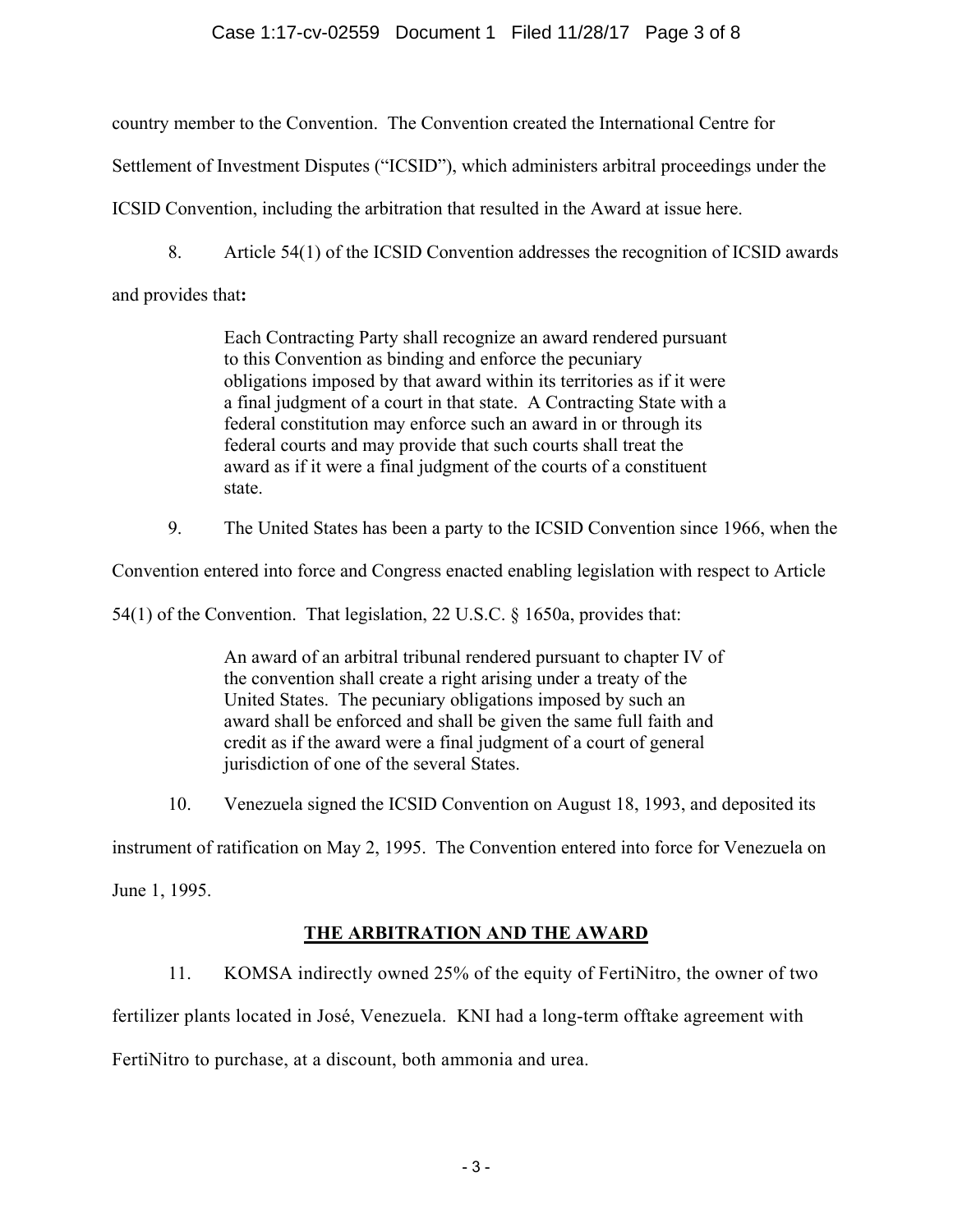#### Case 1:17-cv-02559 Document 1 Filed 11/28/17 Page 4 of 8

12. On October 10, 2010, then-President of Venezuela, Hugo Chavez pronounced an expropriation decree during his weekly television broadcast, taking control and possession of FertiNitro. As executed the following day, the decree provided for the nationalization and seizure of FertiNitro and all of its assets, which extended to seizing full and effective control over FertiNitro's future production and abrogating the offtake agreement with KNI.

13. Venezuela failed to compensate either KOMSA or KNI for the expropriation of their interests.

14. As Swiss nationals, Plaintiffs were entitled to the protections guaranteed to foreign investors under the Agreement between the Swiss Confederation and the Republic of Venezuela on the Reciprocal Promotion and Protection of Investments dated November 18, 1993, which entered into force on November 30, 1994. Accordingly, on June 28, 2011, Plaintiffs filed a Request for Arbitration with ICSID against Venezuela. The Secretary-General of ICSID officially registered the Request for Arbitration on July 19, 2011.

15. Venezuela participated in the arbitration from the outset and was represented by counsel throughout the proceedings.

16. On October 30, 2017, the Tribunal issued the Award in Plaintiffs' favor. Consistent with Article 54(2) of the Convention, attached hereto as Exhibit 1 are English and Spanish copies of the Award certified by the Acting Secretary General of ICSID in accordance with ICSID procedure.

17. The Tribunal unanimously found that Venezuela unlawfully expropriated KOMSA's interest in FertiNitro, and (by a majority) found that Venezuela unlawfully expropriated KNI's interest in the offtake agreement. The date of expropriation for both was October 11, 2010.

- 4 -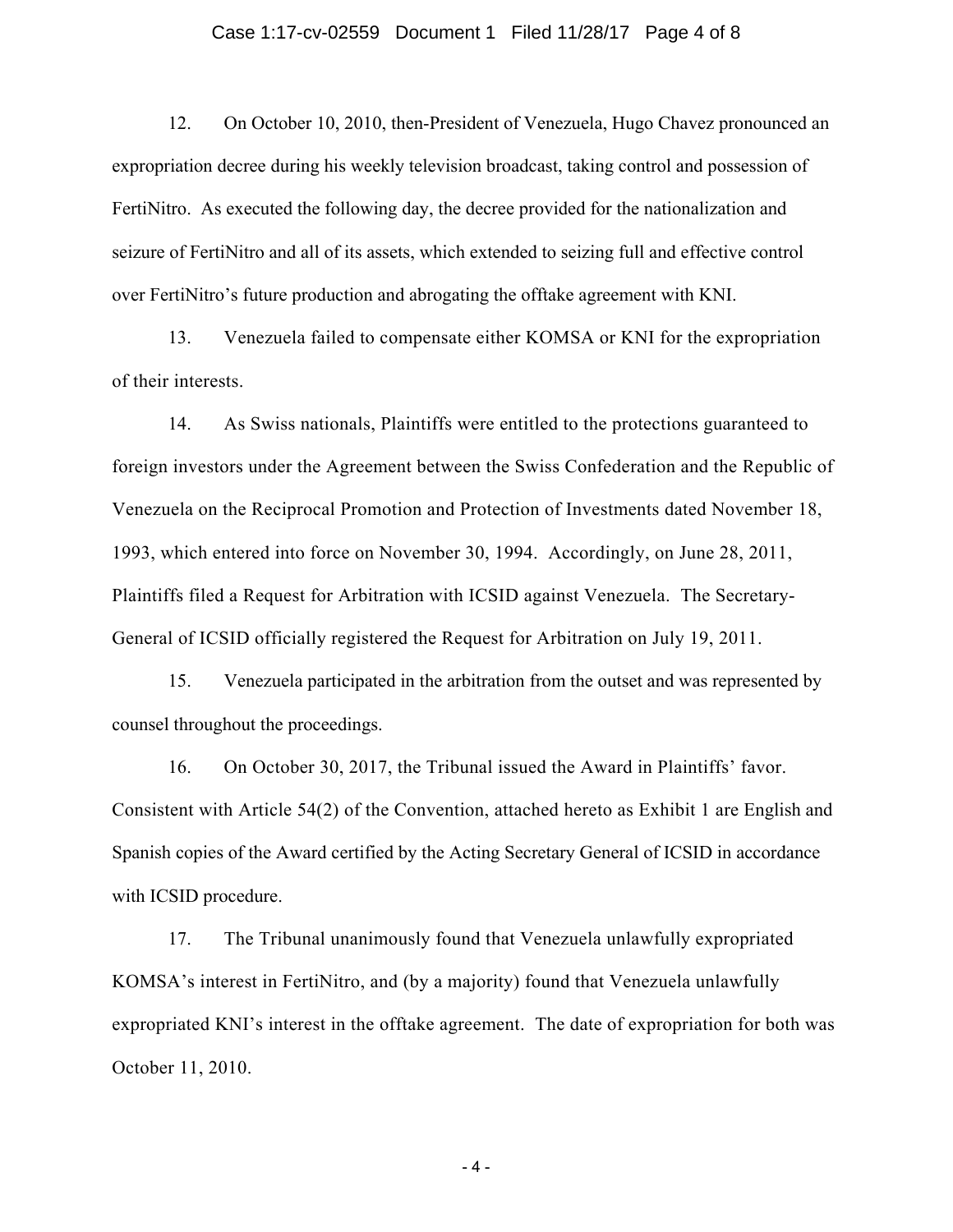#### Case 1:17-cv-02559 Document 1 Filed 11/28/17 Page 5 of 8

18. As compensation to KOMSA, the Tribunal awarded the principal sum of US\$140,250,000 to KOMSA. (Ex. 1 ¶ 12.3.)

19. As compensation to KNI, the Tribunal awarded the principal sum of US\$184,800,000 to KNI. (*Id.* at ¶ 12.4.)

20. The Tribunal further awarded KOMSA and KNI pre-award interest thereon from October 11, 2010 (the date of expropriation) to October 30, 2017 (the date of the Award) calculated at the US\$ 6-month Libor rate plus 2%, compounded every six months on the sums awarded as referred to in paragraphs 18 and 19 of this Complaint, above, respectively. The amount of pre-award interest awarded to KOMSA amounts to US\$28,419,011.14, for a total of US\$168,669,011.14. The amount of pre-award interest awarded to KNI amounts to US\$37,446,226.44, for a total of US\$222,246,226.44. The details of the interest calculations are provided in Exhibit 2 attached hereto.

21. In addition, the Tribunal ordered Venezuela to pay the Plaintiffs, jointly: (a) legal costs in the amount of US\$17,436,085.10 (Ex. 1 ¶ 12.6); and (b) arbitration costs in the amount of US\$628,836.435 (*id.* at ¶ 12.7).

22. Finally, the Tribunal ordered Venezuela to pay post-award interest on the all the amounts awarded (and described in paragraphs 18 to 21 of this Complaint, above), including the total pre-award interest due on the principal sums of US\$140,250,000 and US\$184,800,000 (referred to in paragraphs 18 and 19 of this Complaint, above) from October 30, 2017 until payment, calculated at the US\$ 6-month Libor rate plus 2%, compounded every six months. (Ex.  $1 \nvert 12.8$ .)

23. Attached as Exhibit 2 is a true and correct copy of a letter dated November 20, 2017 from counsel for Plaintiffs (Robert Volterra) to counsel for Venezuela (Dr. Reinaldo

- 5 -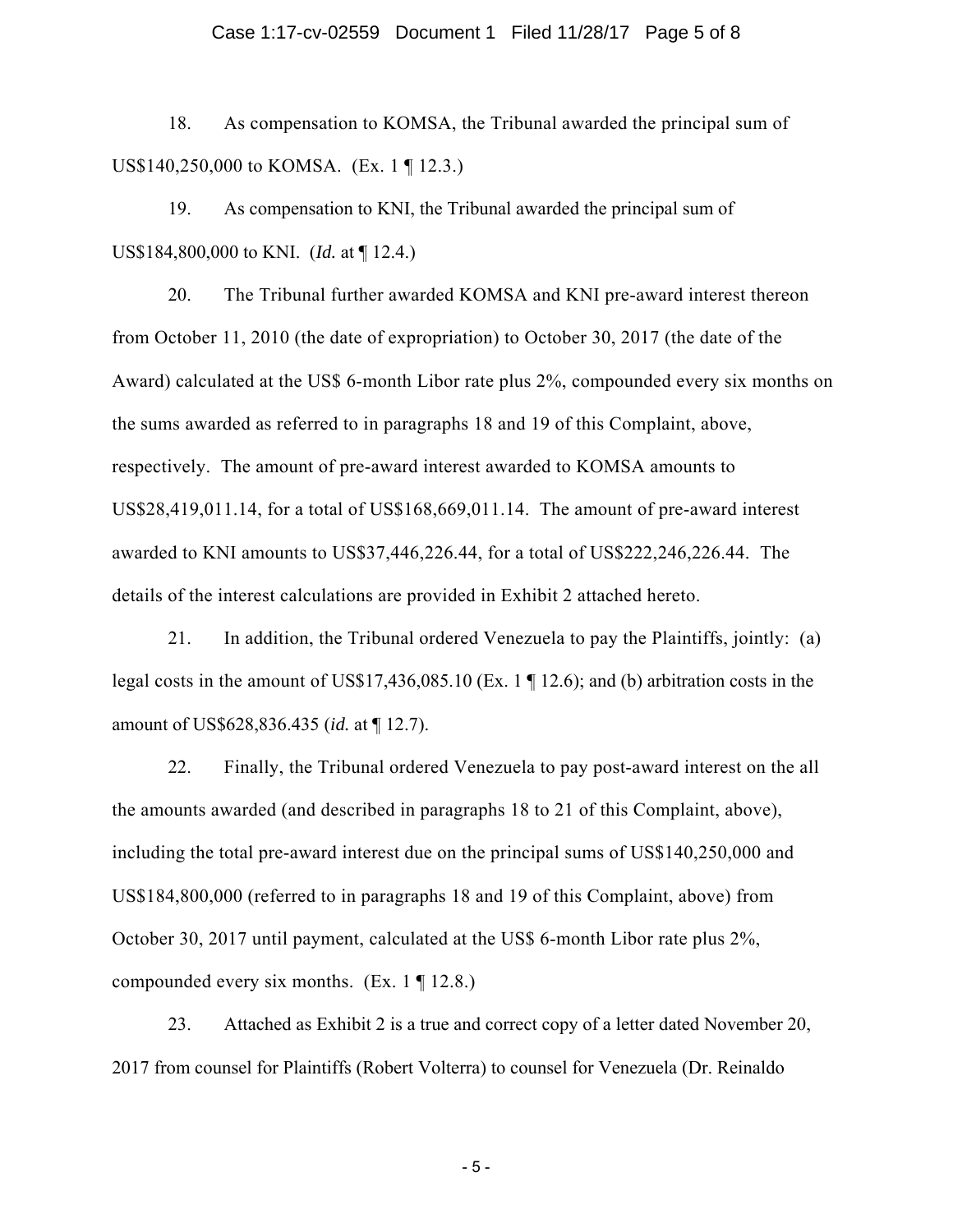Enrique Muñoz Pedrosa, Christopher Ryan and others), regarding the amount due and accruing under the Award.

24. Venezuela has not paid Plaintiffs any part of the Award.

## **COUNT ONE FOR RECOGNITIONOF THE AWARD PURSUANT TO 22 U.S.C. § 1650A**

25. KOMSA and KNI restate and incorporate all the foregoing paragraphs of this Complaint as though fully set forth herein.

26. The Award was rendered by an arbitral tribunal pursuant to Chapter IV of the ICSID Convention.

27. Both Switzerland and Venezuela were parties to the ICSID Convention when the parties consented to the jurisdiction of ICSID to resolve the dispute.

28. The United States is also a party to the ICSID Convention. Article 54(1) of the ICSID Convention provides that the United States "shall recognize an award rendered pursuant to this Convention as binding and enforce the pecuniary obligations imposed by that award within its territories as if it were a final judgment of a court in that State."

29. Pursuant to 22 U.S.C. § 1650a, the pecuniary obligations imposed by the Award shall be enforced and shall be given the same full faith and credit as if the Award were a final judgment of a court of general jurisdiction of one of the States.

30. Accordingly, the Court should recognize and enforce the pecuniary obligations of the Award.

# **PRAYER FOR RELIEF**

WHEREFORE, KOMSA and KNI respectfully request that the Court enter judgment in favor of KOMSA and KNI and against Venezuela, as follows: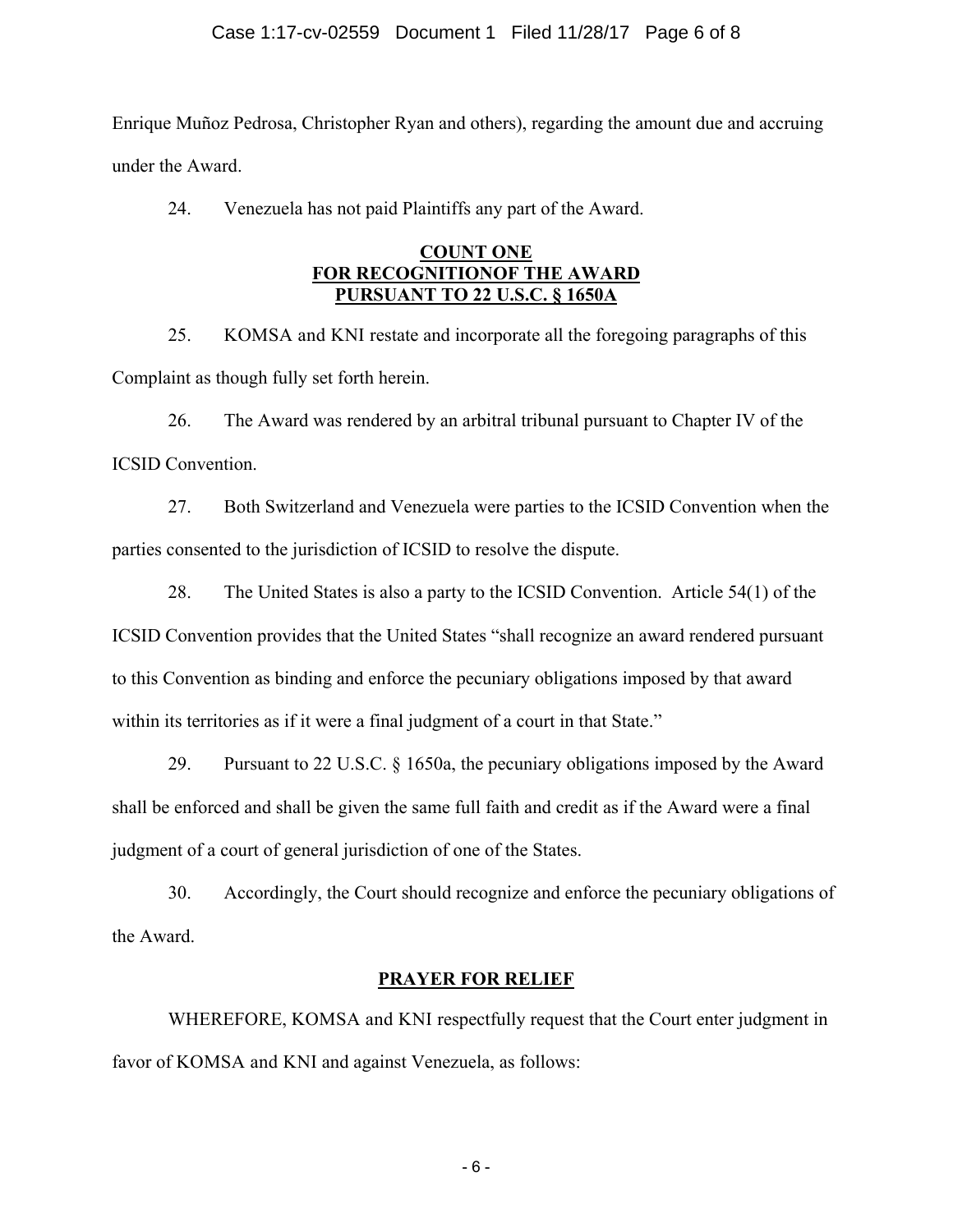- A. confirming, recognizing, and enforcing the pecuniary obligations of the Award against Venezuela;
- B. ordering that Venezuela pay to KOMSA US\$140,250,000 in compensation, plus pre-award interest from October 11, 2010 to October 30, 2017, calculated at the US\$ Libor 6-month rate plus 2%, compounded every six months (which amounts to US\$28,419,011.14), and post-award interest from October 30, 2017, to the date of satisfaction at a rate of US\$ Libor 6-month rate plus 2%, compounded every six months;
- C. ordering that Venezuela pay to KNI US\$184,800,000 in compensation, plus preaward interest from October 11, 2010 to October 30, 2017, calculated at US\$ Libor 6-month rate plus 2%, compounded every six months (which amounts to US\$37,446,226.44), and post-award interest from October 30, 2017, to the date of satisfaction at a rate of US\$ Libor 6-month rate plus 2%, compounded every six months;
- D. ordering that Venezuela pay jointly to KNI and KOMSA US\$17,436,085.10 plus US\$628,836.435, or US\$18,064,921.53, plus post-award interest on this sum from October 30, 2017, to the date of satisfaction at a rate of US\$ Libor 6-month rate plus 2%, compounded every six months; and
- E. granting such other and further relief as the Court may deem just and proper.